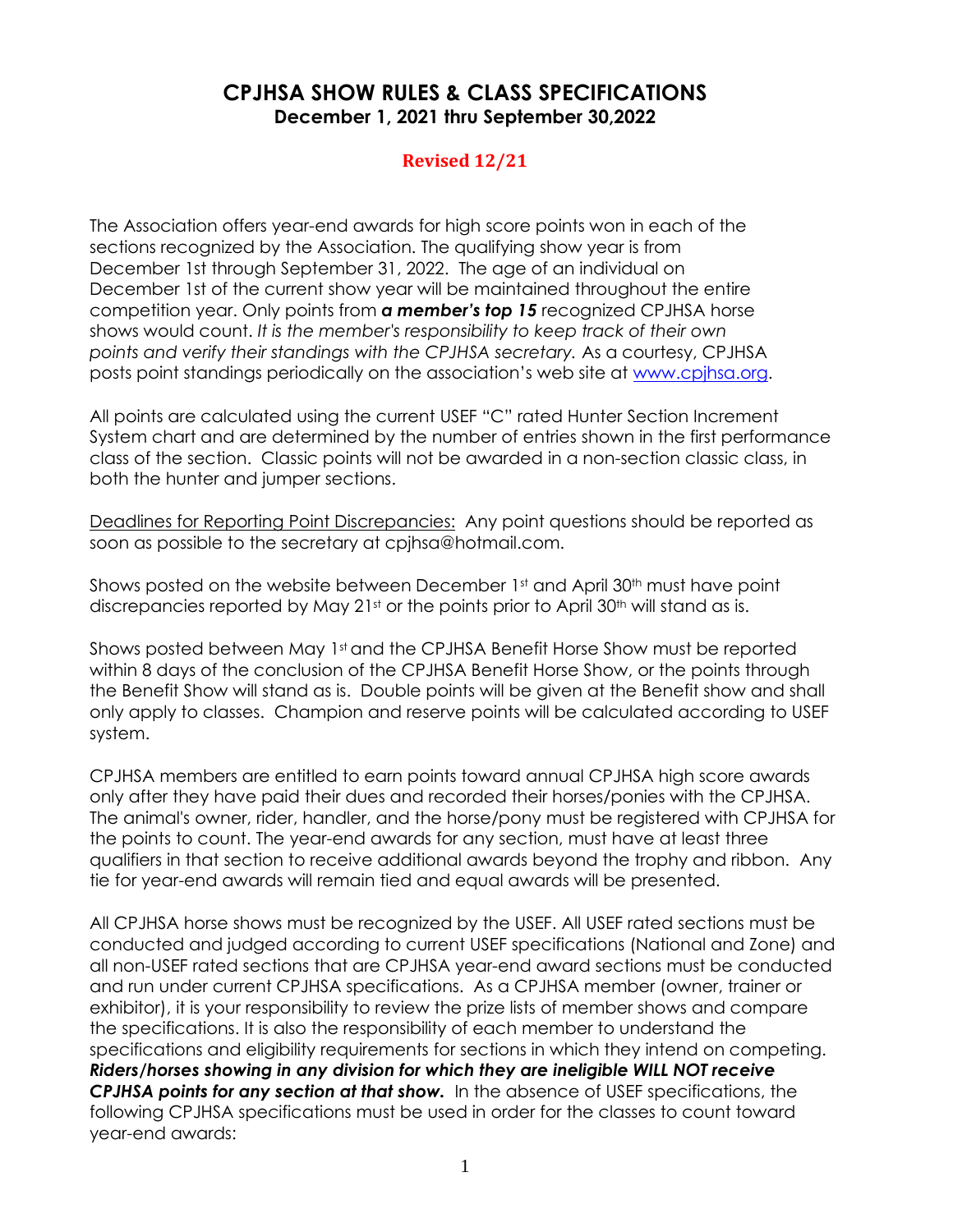## **CPJHSA Recognized Sections and Classes:**

| Equitation                      | Performance/Hunter             | Jumpers                 |
|---------------------------------|--------------------------------|-------------------------|
|                                 |                                |                         |
| Leadline                        | Pleasure Horse                 | Hopeful Jumper          |
| Walk-Trot Equitation/Pleasure   | Pleasure Pony                  | Children's/Adult Jumper |
| Older Walk-Trot Eq/Pleasure     |                                |                         |
| Walk-Trot-Canter Equitation     | Pre-Children's Horse           |                         |
| <b>Short Stirrup Equitation</b> | Pre-Children's Pony            |                         |
| Josey Mohler Equitation         | Pre-Adult Hunter               |                         |
| CPJHSA Adult Equitation         | Children's Hunter - Younger    |                         |
| <b>CPJHSA Low Equitation</b>    | Children's Hunter - Older      |                         |
| Green Glen Hospital Equitation  | Adult Amateur Hunter - Younger |                         |
|                                 | Adult Amateur Hunter – Older   |                         |
|                                 | Green Hunter                   |                         |
|                                 | Pony Hunter (combined)         |                         |
|                                 | Green Pony Hunter (combined)   |                         |
|                                 | <b>Junior Hunter</b>           |                         |
|                                 | <b>Amateur Owner Hunter</b>    |                         |
|                                 | <b>Modified Hunter</b>         |                         |
|                                 | <b>Baby Green/Young Hunter</b> |                         |
|                                 | <b>Thoroughbred Hunter</b>     |                         |
|                                 | Low Thoroughbred Hunter        |                         |

**LEADLINE -** Minimum requirement is one (1) class. Open to junior riders who have not reached their 7th birthday as of December 1st of the current show year. *Riders may not compete in any other classes except Walk-Trot Equitation or Walk-Trot Pleasure*. To be judged on manners and suitability of pony to rider-50%, and horsemanship of rider-50%. May be asked to trot. All shows are required to give participation ribbons to all riders who do not place in the Leadline class at their show.

**OPEN PLEASURE HORSE AND PONY** - Minimum requirement is three (3) classes. Open to horses and ponies. Riders showing in rated sections may not show same horse/pony in the pleasure section. Horse/pony may cross enter into other class(es) at the same competition with a different rider. The section must be split if there are at least six horses and six ponies entered.

**CPJHSA WALK-TROT EQUITATION/PLEASURE** - Minimum requirement is one (1) class. Points follow the rider. Open to junior riders who have not reached their 10<sup>th</sup> birthday as of December 1<sup>st</sup> of the current show year.

**CPJHSA Walk-Trot Equitation:** Riders in this class are not eligible to ride in any other class except Leadline and other walk-trot classes. To be shown at a walk and trot both ways of the ENTIRE ring. Equitation only to be judged.

**CPJHSA Walk-Trot Pleasure**: Riders in this class are not eligible in any other class except Leadline and other walk-trot classes. To be shown at a walk and trot both ways of the ENTIRE ring. To be judged on the mount's suitability to give a pleasurable ride.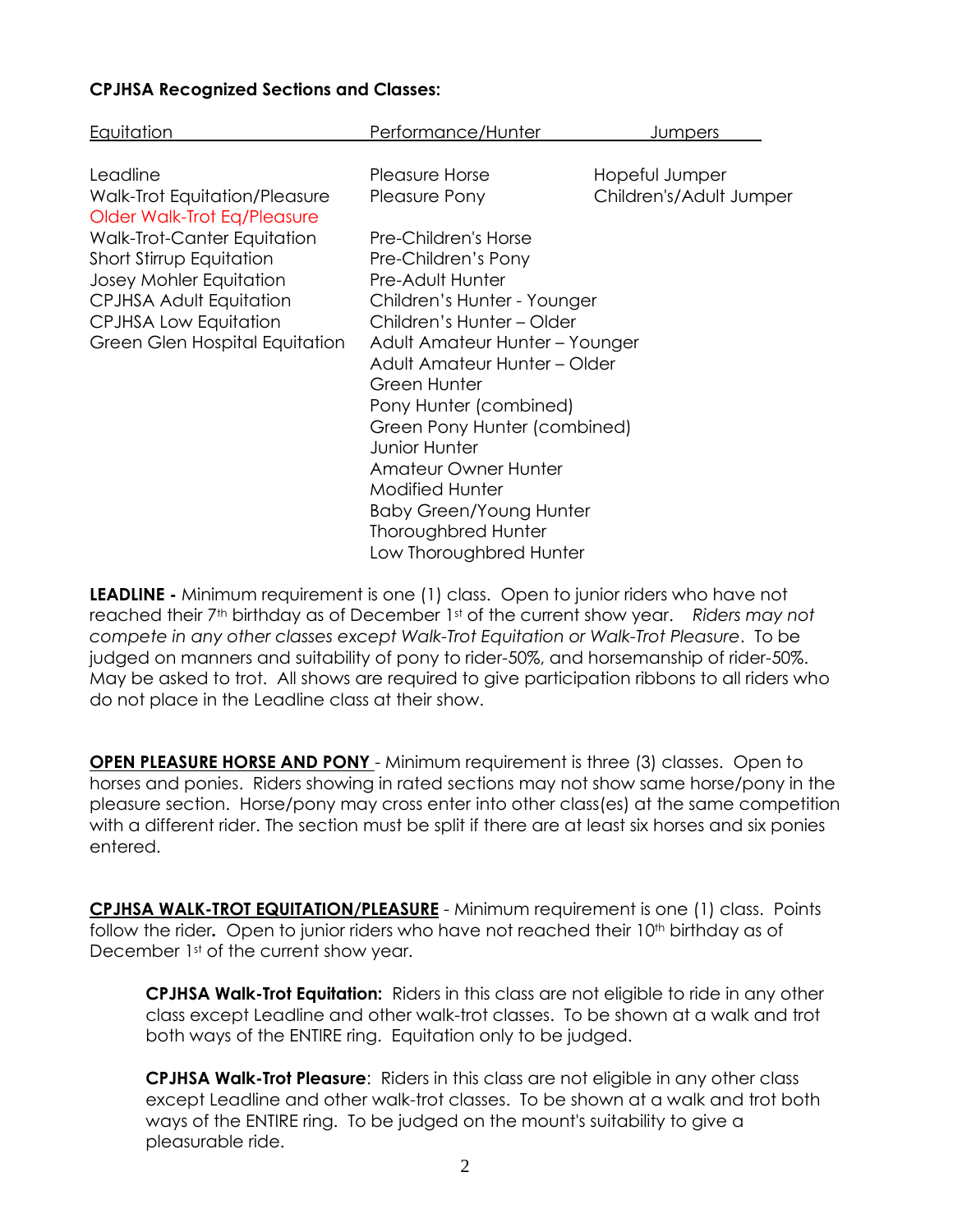**OLDER WALK-TROT EQUITATION/PLEASURE** - Open to junior riders 10 years of age and older as of December 1 of the current show year. Riders may only compete in this section for two show seasons. This section may not be combined with any other section or classes.

**Older Walk-Trot Equitation:** Riders are not eligible to cross enter into any other section at the same show. To be shown at a walk and trot both ways of the ENTIRE ring. Equitation only to be judged.

**Older Walk-Trot Pleasure:** Riders are not eligible to cross enter into any other section at the same show. To be shown at a walk and trot both ways of the ENTIRE ring. To be judged on the mount's suitability to give a pleasurable ride.

**WALK-TROT-CANTER EQUITATION** - Minimum requirement is one (1) class. Open to junior riders not showing in any USEF rated class or classes where fences exceed 2'6". To be shown at a walk, trot and canter both ways of the ring and judged on horsemanship only.

**SHORT STIRRUP EQUITATION** - Minimum requirement is three (3) classes. Open to junior riders who have not reached their 11<sup>th</sup> birthday as of December 1 of the current show year. All classes to be judged equally on hands, seat, legs, control of mount and suitability. Fence height not to exceed 18". Children riding in this section are not eligible for any hunter or jumper classes or any equitation classes where fences are 2' or higher at the same show. Riders may show in Pleasure and Short-Stirrup Hunter.

**JOSEY MOHLER EQUITATION** – Open to junior riders on horses only. To jump eight or more fences with or without wings. The course must contain at least one oxer, at least one change of direction after the first fence and one of the following: a bending line, a narrow jump, a roll back turn, a fence at the end of the ring, a long approach to a single fence or a combination. **Fence height 3'and may be combined with the CPJHSA Adult Equation.** At least 2 or more USEF Test 1-19 are required and may be incorporated into the course. Class to be judged on hands, seat, legs, guidance and control of mount throughout. Rider may only show in one Josey Mohler Equitation class at the same show. Rider may not show in the Green Glen Equine Hospital Equitation class at the same show.

**GREEN GLEN EQUINE HOSPITAL EQUITATION** – Open to junior riders on ponies only. Riders may not show in any class where fences exceed 3'3" in the first round. To jump eight or more fences with or without wings. The course must contain an oxer and at least one change of direction after the first fence and one of the following: a bending line, a narrow jump, a roll back turn, a fence at the end of the ring, a long approach to a single fence or a combination. Fence heights to be 2' for small and medium ponies and 2'6" for large ponies. At least two or more USEF Test 1-19 is required and may be incorporated into the course. Class to be judged on hands, seat, legs, guidance and control throughout. Rider may only show in one Green Glen equitation class at the same show. Rider may not show in the Josey Mohler class at the same show.

**CPJHSA ADULT EQUITATION –** Open to adult amateur riders. To jump eight or more fences with or without wings. The course must contain at least one oxer, at least one change of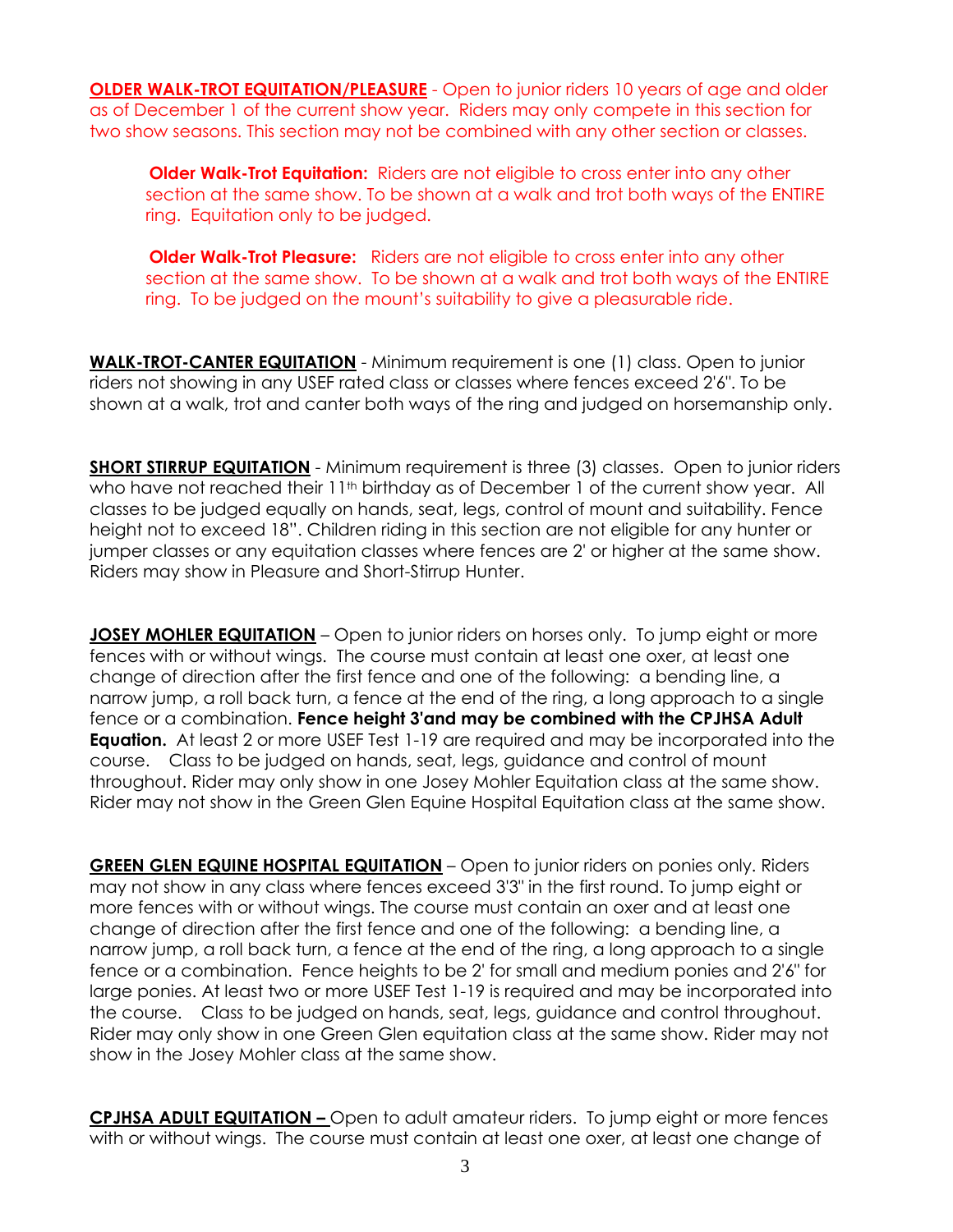direction after the first fence and one of the following: a bending line, a narrow jump, a roll back turn, a fence at the end of the ring, a long approach to a single fence or a combination. **Fence height 3' and may be combined with the Josey Mohler Equitation.** At least two or more USEF Test 1-19 is required and may be incorporated into the course. Class to be judged on hands, seat, legs, guidance and control of mount throughout. Rider may only show in one CPJHSA adult equitation class at the same show.

**CPJHSA LOW EQUITATION -** Open to junior riders on horses only and adult amateur riders on horses or ponies. To jump eight or more fences with or without wings. The course must contain at least one oxer, at least one change of direction after the first fence and one of the following: a bending line, a narrow jump, a roll back turn, a fence at the end of the ring, a long approach to a single fence or a combination. Fence height 2'6. At least two or more USEF Test 1-19 is required and may be incorporated into the course. Class to be judged on hands, seat, legs, guidance and control of mount throughout. Rider may only show in one CPJHSA Low Equitation class at the same show.

FINALS – Josey Mohler, Green Glen Equine Hospital Equitation, CPJHSA Adult Equitation, CPJHSA Low Equitation To be held at the CPJHSA Benefit and Equitation Finals Horse Show.

finals entries or that a competitor is unable to compete, additional riders will be invited to compete. The qualifying period is September 1st to August 31st of the current show year. Riders must have been a member of the CPJHSA at the time the ribbons were won and must be a current member by the closing date of entries for the designated horse show.  $\| \cdot \|$ Winners of the finals may continue to compete in qualifying classes. Only Adult Equitation Finals Winners will be eligible to compete in future finals. The top 25 riders in the qualifying period will be invited to compete. There will be a waiting list established as of the final's entry closing date as specified in the competition prizelist. In the event that an invited qualifier does not enter by the closing date of the

To jump an equitation course. The top 12 will be invited back to show at a walk, trot and canter. The judge will then select at least four (4) riders to return for a test. Same horse/pony must be ridden in all phases of the class. The course may not contain any oxers any oxers any oxers any oxers and trotting in corresponding in  $\mathcal{A}$ 

The Finals will not be included in points for the year-end standings in any of the classes.  $\|\hspace{-.06in}\|$ there are at least 3 in each section and at least 3 in each section.

**LOW THOROUGHBRED HUNTER**- Open to horses that are registered with or are eligible to be registered with The Jockey Club. To be judged on performance and soundness. Course shall consist of no less than eight fences. Fences to be 2'6". Spreads not to exceed fence height.

**Baby Green/Young Hunter** – Open to all horses and ponies (ridden by any rider, amateur or professional, junior or senior) who are in their first 2 years of showing over fences. Fences not to exceed 2' for ponies and 2'6" for horses. Trotting the corners will not be penalized.